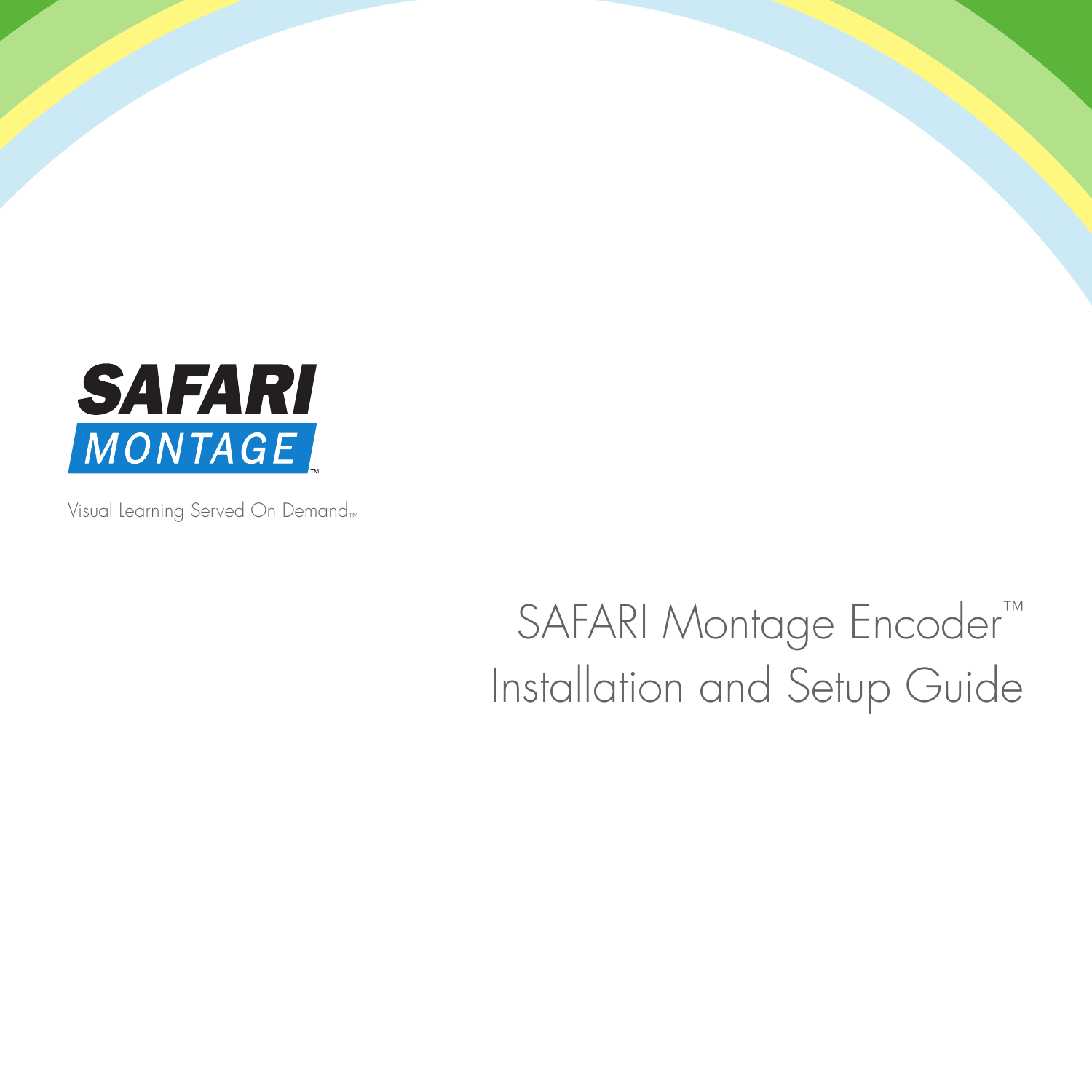# **Getting Started**

The SAFARI Digital Encoder is a standalone or rack-mount MPEG2 or MPEG4-10/H264 video and audio encoder. It can take the video input from a variety of different source formats (Composite, S-Video, YPbPr, RGB, VGA or HDMI) and will scale the images to either SD or HD resolutions. The video and accompanying audio is then encoded into a MPEG2 or H264 data, and is then streamed onto a LAN. Separate decoder units or PC software clients can then display the video and audio at any network enabled location.

The unit has a front panel mounted LCD and push buttons to allow easy network setup and source selection, with an embedded web page providing advanced configuration features.

The SAFARI Digital Encoder may be purchased with a single or dual set of video inputs, and also with either an SD output stream resolution, or a selectable SD/HD output stream resolution.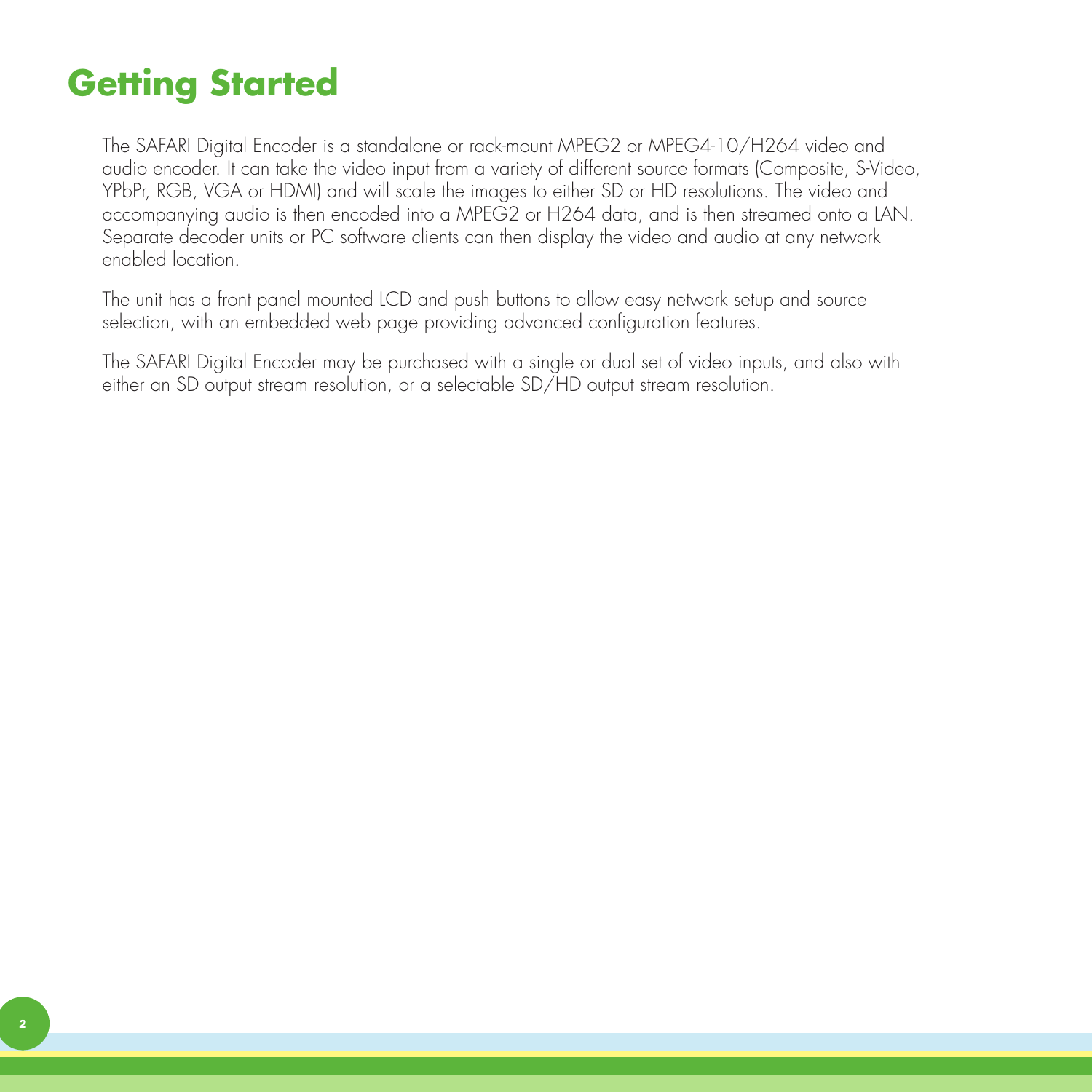## **What's in the Box**

Unpack and verify the items listed below were received If any items are missing, please call 1.800.843.4549.

| <b>SAFARI Montage</b><br><b>SD Encoder</b><br>(Standalone) | <b>SAFARI Montage</b><br><b>SD Encoder</b><br>(Rack-mount) | <b>SAFARI Montage</b><br><b>HD Encoder</b><br>(Standalone) | <b>SAFARI Montage</b><br><b>HD Encoder</b><br>(Rack-mount) |
|------------------------------------------------------------|------------------------------------------------------------|------------------------------------------------------------|------------------------------------------------------------|
| SAF10845HB encoder                                         | SAF12383HB encoder                                         | SAF10845HD encoder                                         | SAF12383HD encoder                                         |
| CAT-5 patch cable                                          | CAT-5 patch cable                                          | CAT-5 patch cable                                          | CAT-5 patch cable                                          |
| Component video cable                                      | Component video cable                                      | Component video cable                                      | Component video cable                                      |
| SVGA cable (15 pin)                                        | SVGA cable (15 pin)                                        | SVGA cable (15 pin)                                        | SVGA cable (15 pin)                                        |
| Audio cable                                                | Audio cable                                                | Audio cable                                                | Audio cable                                                |
| HDMI cable                                                 | HDMI cable                                                 | HDMI cable                                                 | HDMI cable                                                 |
| IR Blaster assembly                                        | IR Blaster assembly                                        | IR Blaster assembly                                        | IR Blaster assembly                                        |
| AC power cable                                             |                                                            | AC power cable                                             |                                                            |

## **Installation**

### **Standalone Unit**

When locating the SAFARI Montage Encoder, ensure that a clearance distance of 1" (25mm) is maintained around the ventilation grills to allow free ventilation airflow. Items that could accidentally block the ventilation grills or impede the cooling airflow must not be located near the unit.

The encoder must not be installed where there is a possibility of exposure to condensation, dripping or splashing liquids. Containers filled with fluid should not be located in the vicinity of this unit.

The encoder must be installed near an uninterrupted AC power source, that is easily accessible to disconnect the unit in the case of an emergency.

Connect the encoder to the source video device using the appropriate video and audio interface cables. A Composite video source should be input into the **GREEN** phono connector on the rear of the unit, S-Video should be input into the **GREEN (Y)** and **BLUE (C)** phono connectors (with a suitable adapter), Component should be input into the **GREEN (Y)**, **BLUE (Pb)** and **RED (Pr)** phono connectors and HDMI should be input into the **HDMI** connector. If HDMI audio is not being used, connect the analog audio source to the 3.5mm jack socket audio input using the phono adapter cable supplied.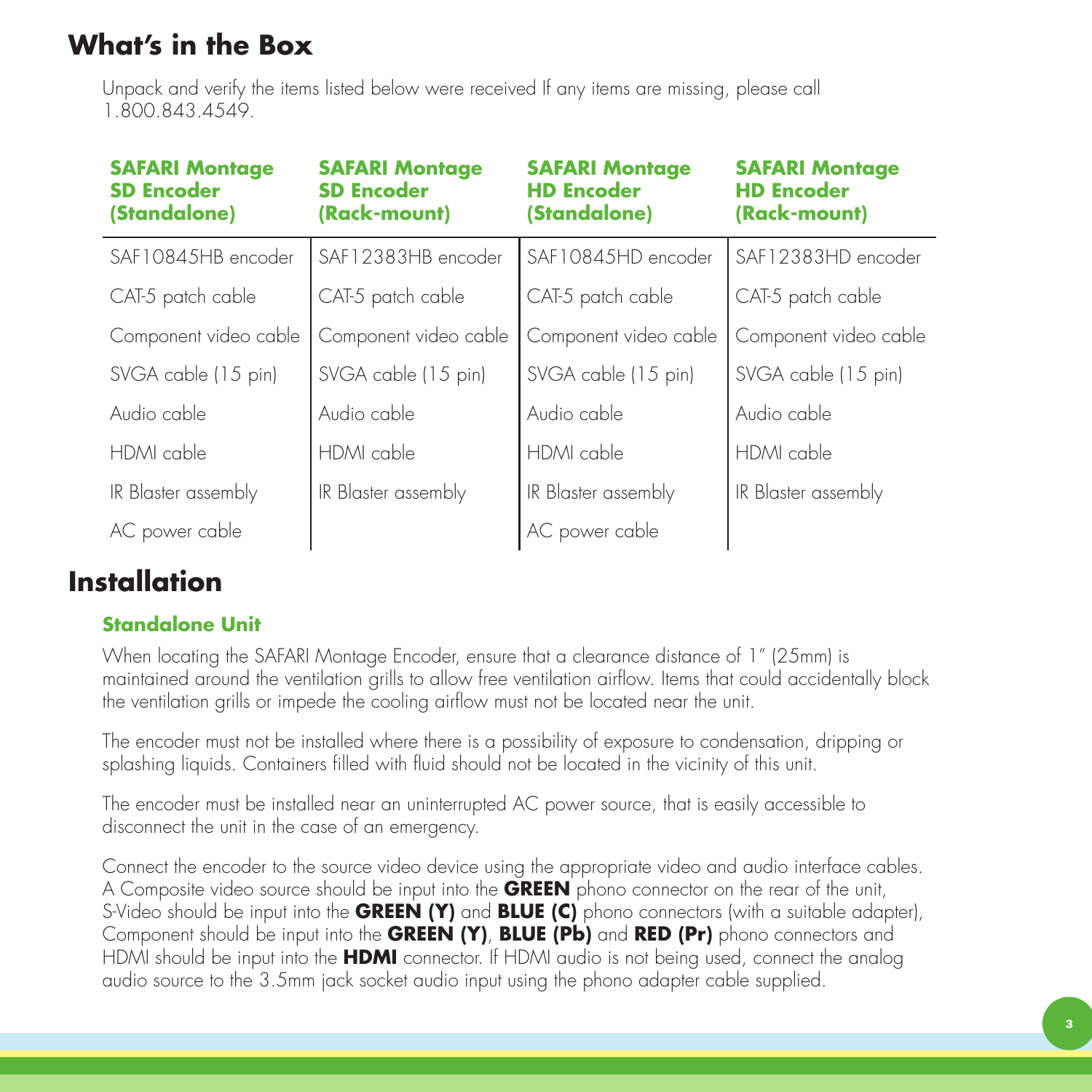Connect the appropriate network and control interface cables on the front side of the encoder. Connect the power cable to the rear panel of the encoder and plug the cable into a power outlet. The BLUE power indicator LED on the front of the encoder will illuminate. The LCD panel will show the boot up progress of the unit. Until the unit is fully booted, only selected setup items are available to view on the LCD.

#### **Rack-mount (Blade) Unit**

The rack-mount SAFARI Montage Encoder must be installed in a SAFARI Montage Encoder chassis (p/n SAF10842). The encoder can be installed in the chassis with the chassis power on or off. If the chassis is powered, take care to ensure this module is aligned correctly in the plastic card guides and does not touch adjacent cards as it is slid into (or pulled out of) the chassis. If the SAFARI Montage Encoder chassis is powered down to install a new module, please remember that all video/audio services being provided by the chassis will be lost while it is powered off.

To install a rack-mount SAFARI Montage Encoder, do the following:

- **1.** Remove the existing front panel blanking plate(s) on the chassis. This is done by unscrewing the fingerscrew fasteners. Retain this blanking plate in case the encoder module is removed from the rack in the future.
- **2.** Carefully align the top and bottom edges of the encoder's printed circuit board (PCB) into the plastic chassis guides, and gently push the encoder into the chassis. As the 'blade' reaches the back of the rack, the plastic cut-out on the rear of the rack will be pushed off. The encoder should now be properly seated in the chassis. If the rack is powered up, the encoder will automatically power up as it is seated, and the BLUE power LED on the front of the encoder will illuminate. The LCD panel will show the boot up progress of the unit. Until the unit is fully booted, only selected setup items are available to view on the LCD.
- **3.** Tighten the top and bottom finger-screw fasteners to hold the encoder in the chassis.
- **4.** Connect the appropriate network and control interface cables on the front side of the encoder.
- **5.** The video and audio input connectors are located on the rear of chassis. Connect the encoder to the source video device using the appropriate video and audio interface cables. A Composite video source should be input into the **GREEN** phono connector on the rear of the unit, S-Video should be input into the **GREEN (Y)** and **BLUE (C)** phono connectors (with a suitable adapter), Component should be input into the **GREEN (Y)**, **BLUE (Pb)** and **RED (Pr)** phono connectors and HDMI should be input into the **HDMI** connector. If HDMI audio is not being used, connect the analog audio source to the 3.5mm jack socket audio input using the phono adapter cable supplied.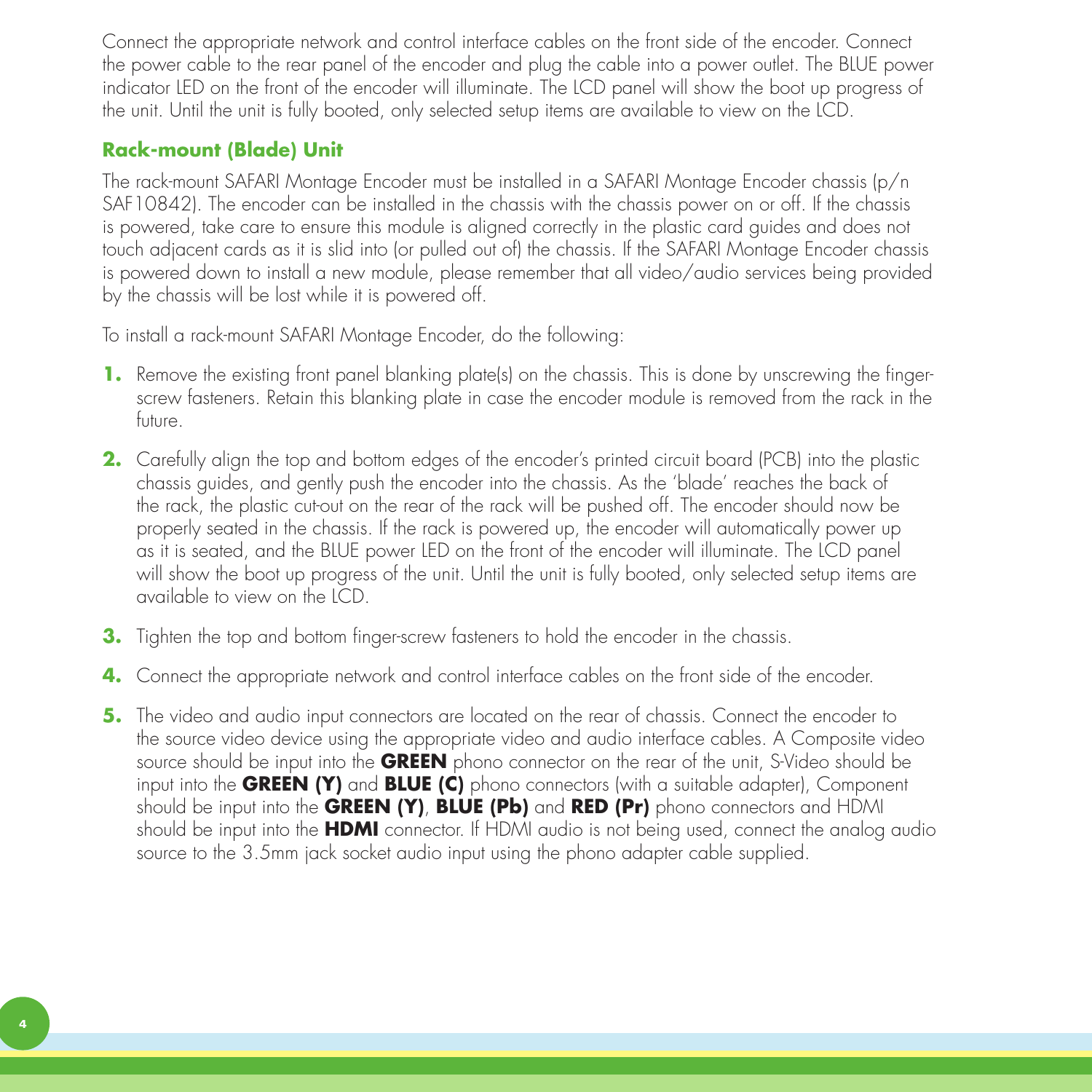#### **Booting Up**

During boot-up, the status LED on the front of the encoder will flash **ORANGE** and the LCD display will show the boot-up progress. When booting is complete the status LED will illuminate to a steady or flashing **GREEN**, indicating whether the selected video input source signal is present or not, and the LCD display will report operational status of the encoder. After boot-up, if the status LED is illuminated to a steady **RED**, an internal error has occurred in the encoder, and the unit should be returned to SAFARI Montage for service. If the status LED is flashing **RED**, then a software upgrade is in progress, and it is important that the encoder remains powered up with a valid network connection until the unit reboots and resumes normal operation.

## **Operation**

#### **Front Panel**

The front panel LCD can be used with the three adjacent push buttons to view status information and configure the encoder. The **UP** and **DOWN** buttons scroll up and down menus and change parameter values. The **OK** button selects the currently displayed menu item or confirms a parameter change. Pressing the **UP** and **DOWN** buttons and releasing them together returns up a menu level, usually aborting a parameter change.

The upper line of the LCD display shows the setting name, and the lower line show the parameter itself and any instructions on how to change the current setting.

Pressing the **UP**, **DOWN** and **OK** buttons for 5 seconds and releasing them together will present a unit RESET option. Pressing the **OK** button to confirm will them reboot the encoder.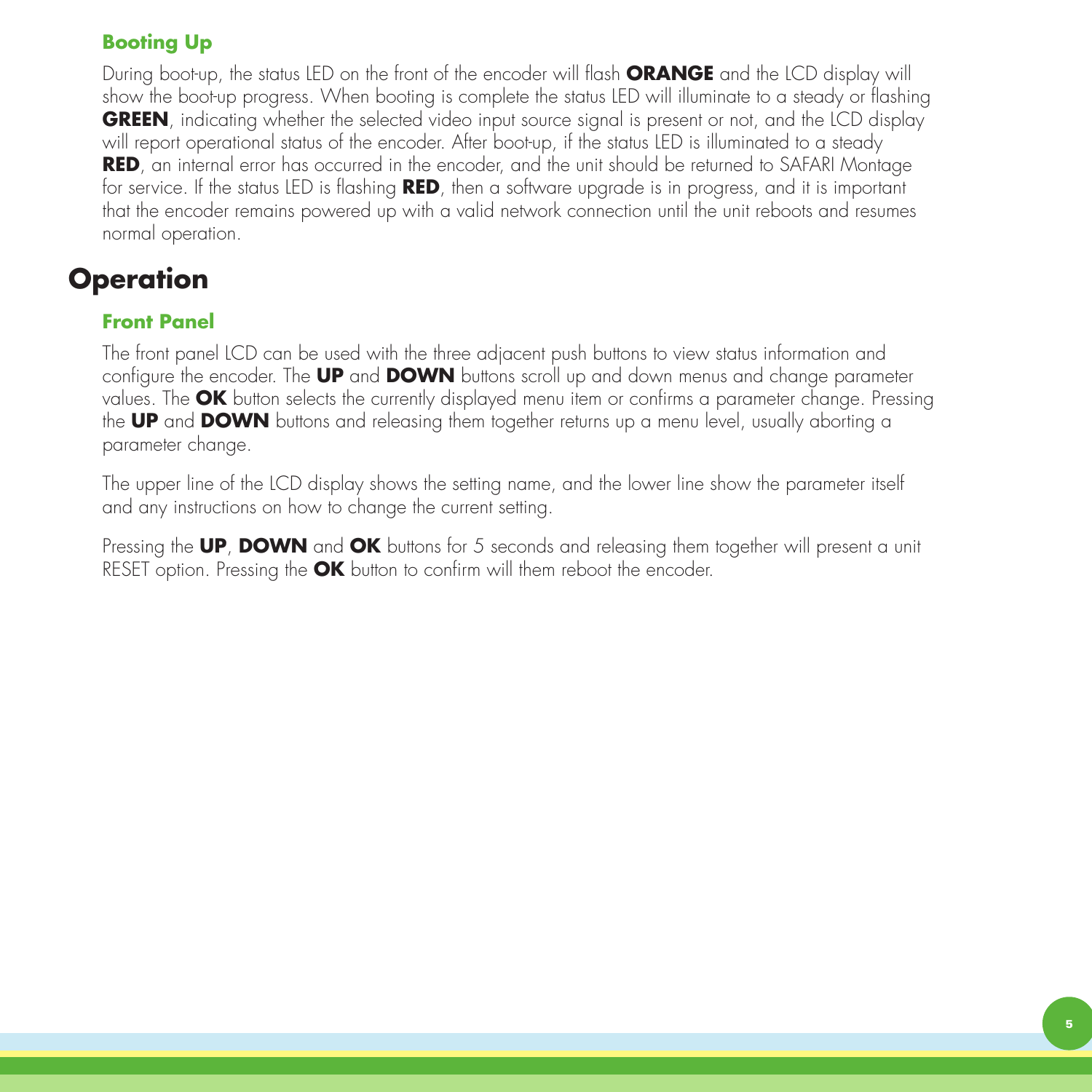The structure of the menus presented on the LCD are as follows:

| <b>Status</b>        | <b>Picture Adjust</b> | <b>IP Settings</b>     | <b>Unit details</b> | <b>Help</b> |
|----------------------|-----------------------|------------------------|---------------------|-------------|
| <b>Stream Info</b>   | Move Up/Down          | DHCP IP addr           | <b>MAC</b> address  | Help topics |
| <b>Source Select</b> | Move L/R              | Static IP addr         | Serial No.          |             |
| Composite            | Scale Vert            | IP address             | Software version    |             |
| S-Video              | Scale Horiz           | <b>Netmask</b>         |                     |             |
| <b>YPbPr</b>         | <b>Brightness</b>     | Gateway                |                     |             |
| <b>VGA</b>           | Contrast              | <b>DNS</b>             |                     |             |
| <b>HDMI</b>          | Save Adjustments      | Network Link           |                     |             |
| RGB (SOG)            |                       | <b>AUTO</b>            |                     |             |
|                      |                       | 100 BaseTX HALF duplex |                     |             |
|                      |                       | 100 BaseTX FULL duplex |                     |             |
|                      |                       | 1000 BaseT HALF duplex |                     |             |
|                      |                       | 1000 BaseT FULL duplex |                     |             |

### **Setting the Encoder's IP address**

Each encoder is pre-configured with its IP address set to DHCP. When connected to the network the encoder will automatically obtain an IP address from the DHCP server. The IP address being used can be seen on the front panel LCD, under the IP settings menu.

If necessary, the unit's MAC address can be found under the Unit Details -> MAC address, or on the label on the bottom of the unit.

If a static IP address needs to be set, use the front panel LCD and push buttons to set the correct address. Static IP address selection will need to be activated first, and then enter the IP address, Netmask, Gateway and DNS on the appropriate menus.

Once IP connectivity is established with the unit, use a standard web browser (Internet Explorer®, Firefox®, Google Chrome or Safari® for example) to access the detailed configuration menus. Enter the IP address of unit into the address bar, to access the web-based configuration pages.

Contact your network administrator to ensure any manual IP address settings made are appropriate for your network.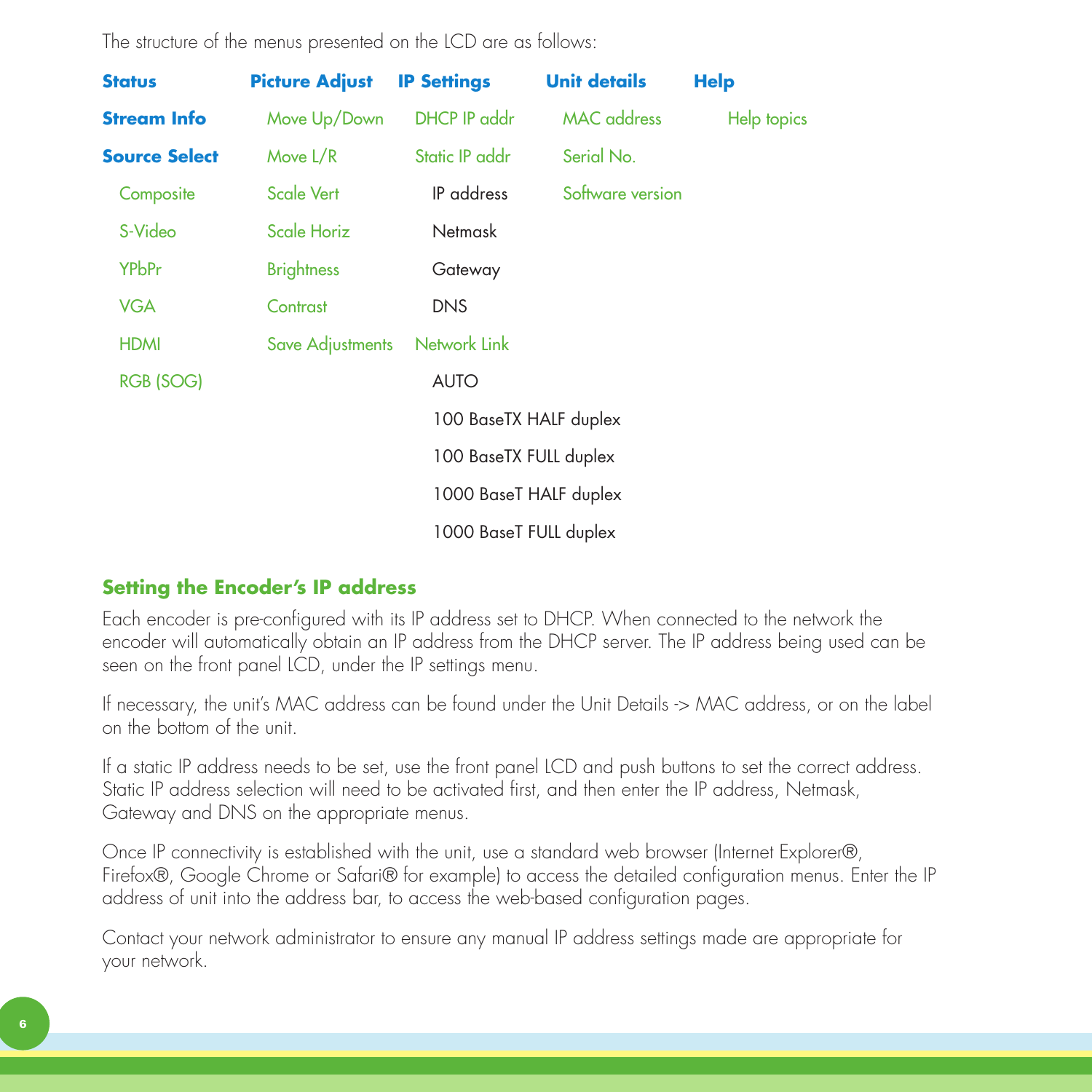#### **Web-based Configuration**

The Encoder's web page configuration menus allow the full range of operational parameters to be set. When using the web pages, full contextual help is provided on the right side of the screen. When changes have been made, press the APPLY button at the bottom of the page to ensure these take effect.

Configuration menus include:

**Status** - shows the current status of the encoder, including the part number, Mac Address, IP Address, Netmask, Gateway, DNS, Software Version, Serial Number, Temperature, Encoder name, Encoding standard, video source, video/audio stream address and video/audio stream bandwidth. **Note:** The temperature shows the internal unit temperature and not the ambient temperature. Readings up to 70ºC are normal.

**Encoding Standard** – allows for stream enablement and stream encapsulation, facilitates the selection of the video and audio encoding standards, bit rate control and the streaming address being transmitted by the encoder. Also sets the stream TTL and DSCP controls.

**Video/Audio Input** - sets the video and audio input being used.

**IP Configuration** - allows specification of the Network Connection; Static or DHCP addressing, Hostname, IP Address, Subnet Mask, DNS, and Default Gateway settings. It also allows the network link mode to be specified. Confirm these with the network administrator before configuring.

**Picture Adjustment** - allows the following parameters of the input picture to be adjusted: horizontal position, vertical position, horizontal scale, vertical scale, picture brightness and picture contrast.

**Event Log** - displays a list of events generated by the unit.

**Email Logs** - configuration of who log files are emailed to and when.

**SNMP** - allows configuration of SNMP community and trap targets.

**Enablement Code** – enter enablement codes here to reconfigure or expand the capabilities of your unit. Details can be obtained from SAFARI Montage Customer Support.

**Set Password** - A password may be set to prevent the unauthorized modification of the Encoder configuration. A password must consist of exactly six digits from 0-9. If the password gets lost, contact SAFARI Montage Customer Support for assistance. **Note:** Unit serial number is required for password reset.

**Software Upgrade** – specify the http server that the Encoder will use for software updates, http://firmware.safarivideonetworks.com/SD\_HD\_Encoder/current/.

**Locator LED** - allows the status LED to be flashed ORANGE/GREEN to identify the physical encoder unit.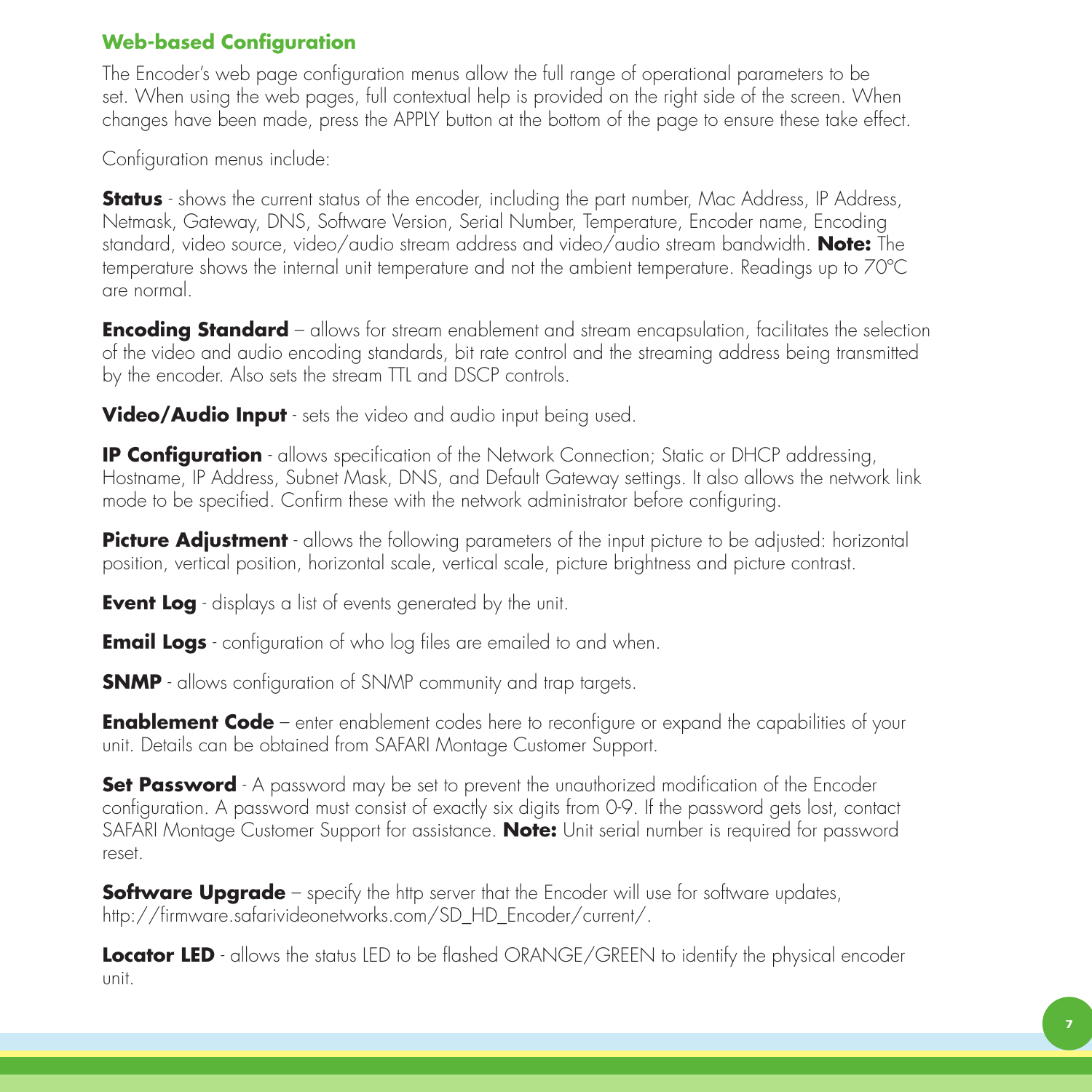## **Customer Support**

If you have any difficulties with installation or need further information, please visit www.SAFARIMontage.com/support or call a support representative at 800.782.7230. When calling, please have the encoder's serial number available. The serial number can be found on the label on the bottom of the unit.

Serial Number: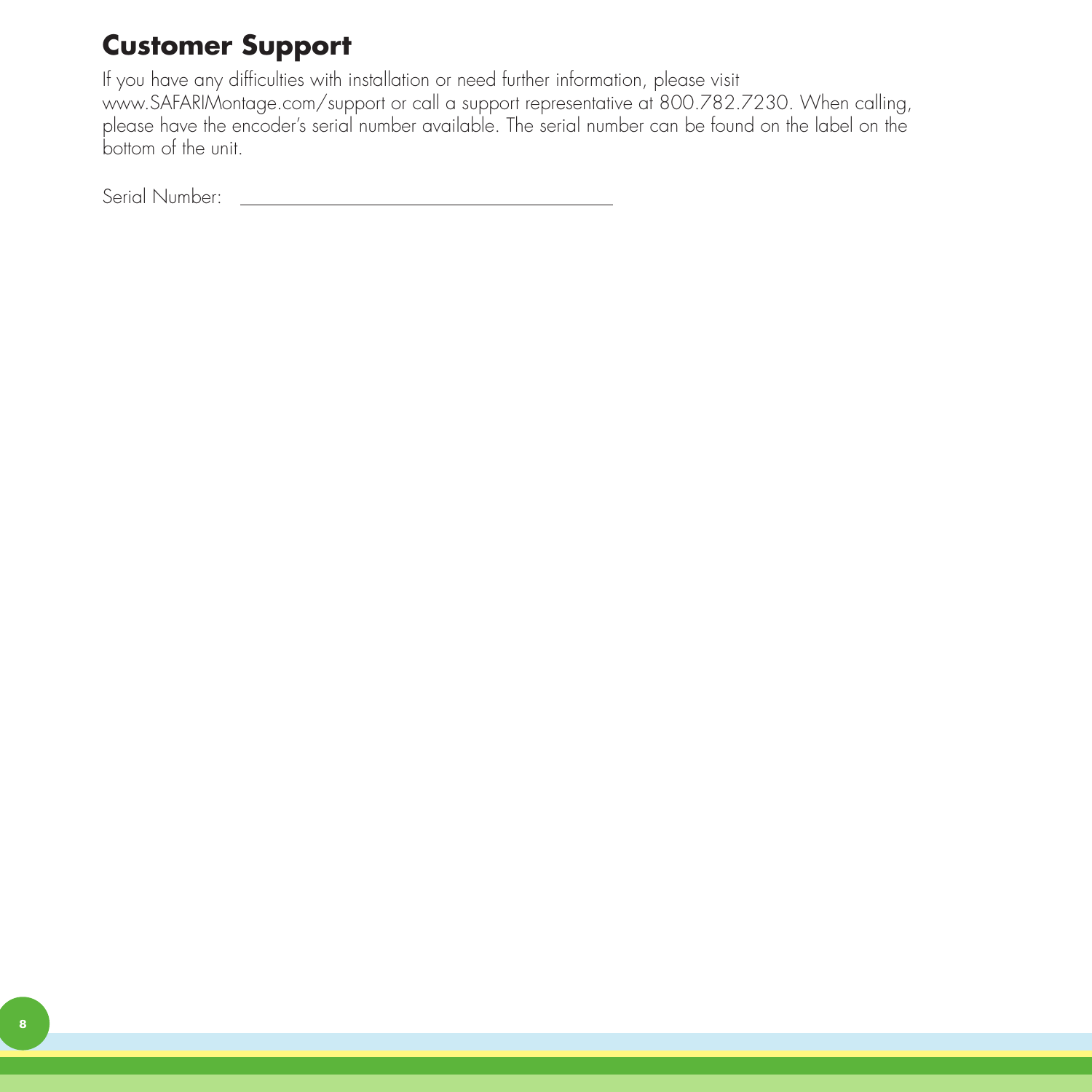## **Specifications** (SAF10845HB / SAF10845HD**)**

| Feature                                    | Support                                                                                                                                                              |
|--------------------------------------------|----------------------------------------------------------------------------------------------------------------------------------------------------------------------|
| Physical                                   | 220 x 190 x 44mm, 1.4 Kg                                                                                                                                             |
| Ambient operating temperature range        | $0^{\circ} - 40^{\circ}$ C                                                                                                                                           |
| Power Supply                               | Input: 100-240VAC, 47-63Hz, 0.3 - 0.15A, 20W                                                                                                                         |
| LAN                                        | 10/100/1000 Base-T, Auto MDIX                                                                                                                                        |
| Video Inputs supported (on each input set) | Composite, S-Video - NTSC, PAL                                                                                                                                       |
|                                            | YPbPr, RGB - 480i, 576i, 720p50, 720p60, 1080i50, 1080i60,<br>1080p25, 1080p30, 1080p50, 1080p60                                                                     |
|                                            | VGA - 640x480@60, 800x600@60, 1024x768@60, 1280x720@60,<br>1600x1200@60, 1920x1080@60, 1920x1200@60(RB)                                                              |
|                                            | HDMI - VGA resolutions listed plus 480i, 576i, 720p50, 720p60,<br>1080i50, 1080i60, 1080p50, 1080p60                                                                 |
| <b>HDMI</b> Stereo                         | Single channel stereo digital audio                                                                                                                                  |
| Analogue Audio                             | Stereo (2.2V pk-pk into a 10K Ohm load)                                                                                                                              |
| Video Encoding                             | MPEG2 TS with MPEG2 MP@HL encoded stream<br>MPEG2 TS with MPEG4-10/H264 MP@L4 encoded stream                                                                         |
| Audio Encoding                             | MPEG1-Layer 2 - 32, 44.1, 48 KHz sampling, 32 - 448 Kbps Stereo<br>AAC/LC encoding - 32, 44.1, 48, 88.2, 96 KHz sampling, 16 - 576<br>Kbps Stereo                    |
| <b>Encoded Stream Formats</b>              | 480i, 576i, 720p50, 720p60, 1080i50, 1080i60, 1080p25, 1080p30                                                                                                       |
| <b>USB Host</b>                            | 1 x USB 2.0 High Speed Host (Used for software upgrades with a<br>USB memory stick)                                                                                  |
| <b>USB Comms</b>                           | USB Serial Comms device for external configuration/control                                                                                                           |
| RS232 Port(s)                              | Rx, Tx CTS, RTS up to 115200 Baud                                                                                                                                    |
|                                            | Configured for SIPI external configuration/control or IP to RS232 bi-<br>directional pass through for external device control<br>(2 x RS232 ports on 779-D-xx units) |
| Temperature Monitoring                     | Operating temperature available remotely via web interface                                                                                                           |
| External IP control interface              | Command/configuration via IP interface, USB comms and<br>RS232 comms interfaces                                                                                      |
| <b>SNMP</b> traps                          | Defined 'Events' sent to third party SNMP manager                                                                                                                    |
| Field Software Upgrade                     | From remote HTTP server or from USB memory stick inserted in front<br>panel USB host connector                                                                       |
| Automatic email of Event logs              | Via external SMTP server                                                                                                                                             |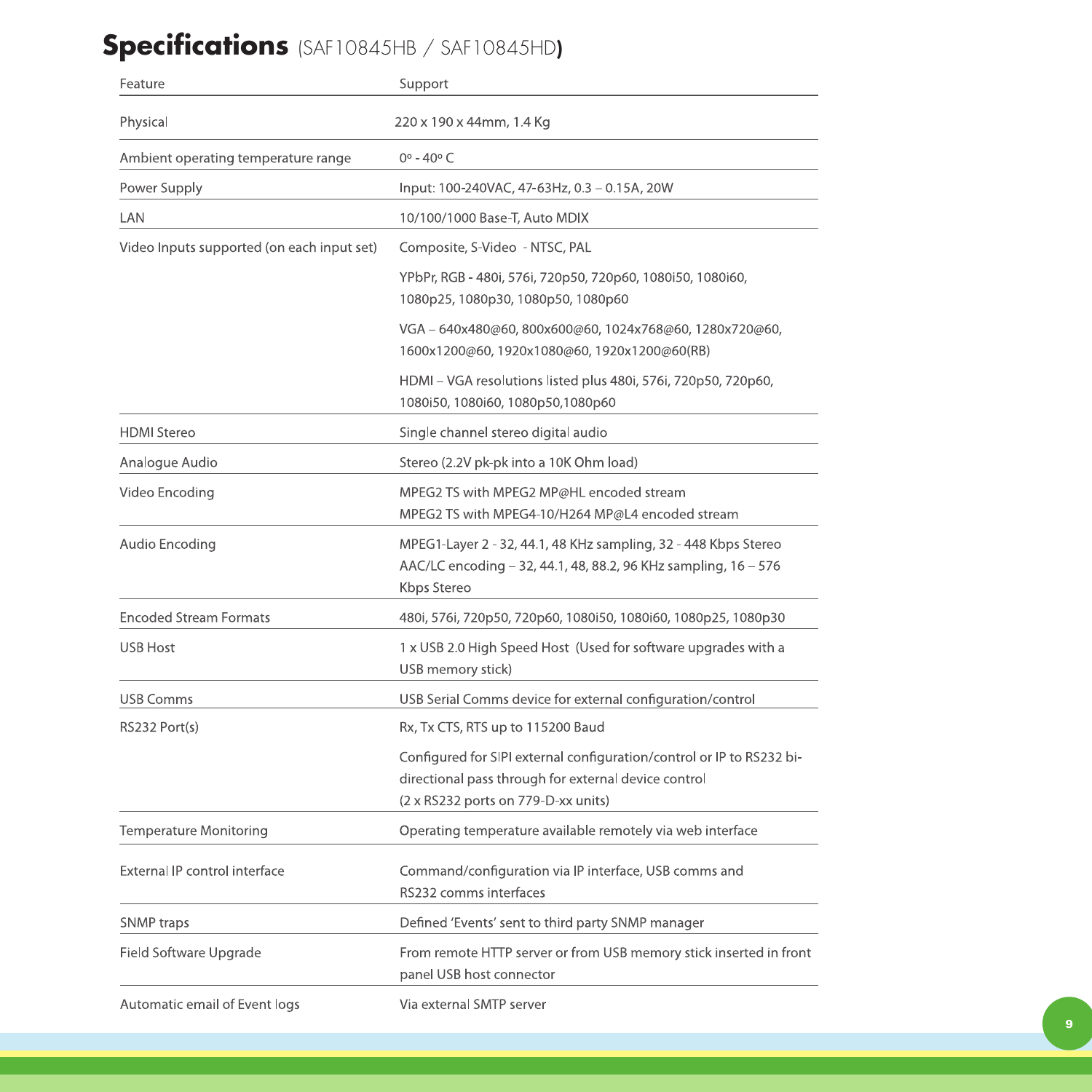## **Specifications** (SAF12383HB / SAF12383HD**)**

| Feature                                    | Support                                                                                                                                                              |
|--------------------------------------------|----------------------------------------------------------------------------------------------------------------------------------------------------------------------|
| Physical                                   | 225 x 130 x 41mm, 500g                                                                                                                                               |
| Ambient operating temperature range        | $0^{\circ} - 40^{\circ}$ C                                                                                                                                           |
| Power Supply                               | Input: 100-240VAC, 47-63Hz, 0.3 - 0.15A, 20W                                                                                                                         |
| LAN                                        | 10/100/1000 Base-T, Auto MDIX                                                                                                                                        |
| Video Inputs supported (on each input set) | Composite, S-Video - NTSC, PAL                                                                                                                                       |
|                                            | YPbPr, RGB - 480i, 576i, 720p50, 720p60, 1080i50, 1080i60,<br>1080p25, 1080p30, 1080p50, 1080p60                                                                     |
|                                            | VGA - 640x480@60, 800x600@60, 1024x768@60, 1280x720@60,<br>1600x1200@60, 1920x1080@60, 1920x1200@60(RB)                                                              |
|                                            | HDMI - VGA resolutions listed plus 480i, 576i, 720p50, 720p60,<br>1080i50, 1080i60, 1080p50, 1080p60                                                                 |
| <b>HDMI</b> Stereo                         | Single channel stereo digital audio                                                                                                                                  |
| Analogue Audio                             | Stereo (2.2V pk-pk into a 10K Ohm load)                                                                                                                              |
| Video Encoding                             | MPEG2 TS with MPEG2 MP@HL encoded stream<br>MPEG2 TS with MPEG4-10/H264 MP@L4 encoded stream                                                                         |
| Audio Encoding                             | MPEG1-Layer 2 - 32, 44.1, 48 KHz sampling, 32 - 448 Kbps Stereo<br>AAC/LC encoding - 32, 44.1, 48, 88.2, 96 KHz sampling, 16 - 576<br>Kbps Stereo                    |
| <b>Encoded Stream Formats</b>              | 480i, 576i, 720p50, 720p60, 1080i50, 1080i60, 1080p25, 1080p30                                                                                                       |
| <b>USB Host</b>                            | 1 x USB 2.0 High Speed Host (Used for software upgrades with a<br>USB memory stick)                                                                                  |
| <b>USB Comms</b>                           | USB Serial Comms device for external configuration/control                                                                                                           |
| RS232 Port(s)                              | Rx, Tx CTS, RTS up to 115200 Baud                                                                                                                                    |
|                                            | Configured for SIPI external configuration/control or IP to RS232 bi-<br>directional pass through for external device control<br>(2 x RS232 ports on 779-D-xx units) |
| <b>Temperature Monitoring</b>              | Operating temperature available remotely via web interface                                                                                                           |
| External IP control interface              | Command/configuration via IP interface, USB comms and<br>RS232 comms interfaces                                                                                      |
| <b>SNMP</b> traps                          | Defined 'Events' sent to third party SNMP manager                                                                                                                    |
| Field Software Upgrade                     | From remote HTTP server or from USB memory stick inserted in front<br>panel USB host connector                                                                       |
| Automatic email of Event logs              | Via external SMTP server                                                                                                                                             |